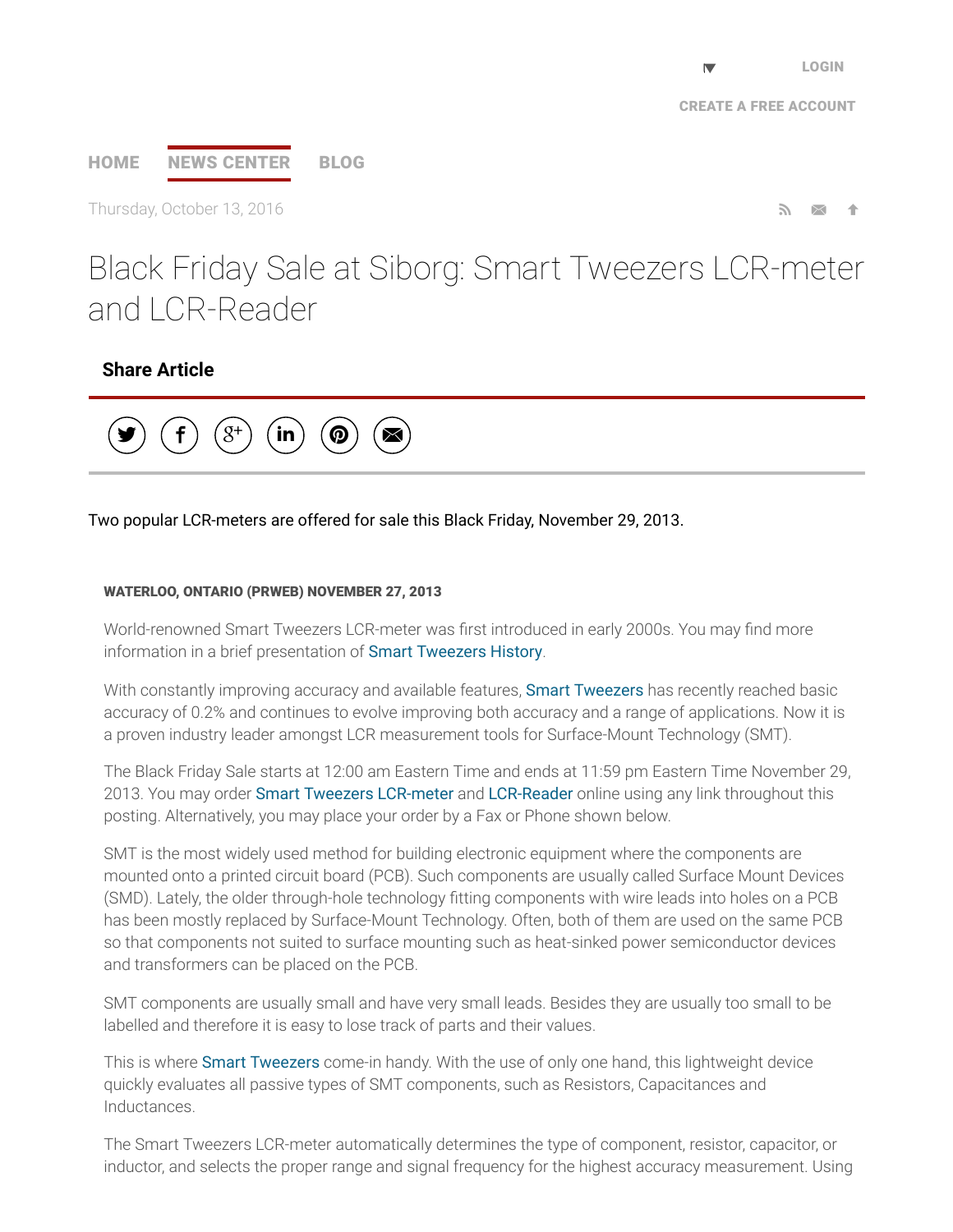a small graphics display, the Smart Tweezers LCR-meter displays the component type, measurement results, and the test conditions.

"The main advantage of Smart Tweezers is virtually instantaneous and highly accurate evaluation of SMT components as small as 0.3 mm," says Michael Obrecht, R&D director at Siborg. "This accuracy level of about 0.2% is only available from expensive bench-type LCR-meters that require significant efforts in setting-up the measurements."

Smart Tweezers summary of features: -Automatic LCR, and Equivalent Series Resistance (ESR) measurements -Basic accuracy of 0.2% -Li-Ion Battery, USB Charger -Diode and Continuity test -Adjustable Test Signal -Component Sorting with 1%, 5%, 10% and 20% Tolerance -Semi-automatic Offset Subtraction -Ideal for small components, as small as 0201 size (about 0.3 mm) -Displays active and reactive impedance components -Just 2 Oz weight and ergonomic design

-Long battery life

"If you do any work on a PCB, Smart Tweezers, once used, become indispensable," says Obrecht at Siborg. "Users say: "I don't use them every day, or even every week. But when I need them, I really need them!"

In an ongoing effort to reduce LCR-meter price, a budget model ST5L had been released a year back. Recently, we have released LCR-Reader which is almost twice as light as **Smart [Tweezers](http://www.prweb.net/Redirect.aspx?id=aHR0cDovL3d3dy5zbWFydHR3ZWV6ZXJzLnVz)**, powered by Li-Ion rechargeable battery with a micro-USB connector port. Accuracy of the device is about 1% thus exceeding specs for Smart Tweezers models ST-1, ST-2 and ST-3. It is controlled by a single button that turns the device on and changes the operation mode by a button push: A (Automatic), C (Capacitance), R (Resistance), L (Inductance), and ESR (Equivalent Series Resistance). It does automatic measurements with test signal amplitude of 0.5 Volts and test frequency adjusted based on the component type and value. Alike Smart Tweezers, LCR-Reader measures the main impedance component L, C or R and also parasitic components, such as R for L and C.

Established in 1994, Siborg Systems Inc. is a source of engineering software and hardware tools for semiconductor and electronics industry. Located in the city of Waterloo, Ontario, Canada, it enjoys being part of the local world-renowned high-tech community.

For more information: Siborg Systems Inc, 24 Combermere Crescent, Waterloo, Ontario N2L 5B1, Canada Tel: 519-888-9906; Fax: 519-725-9522; Web: [http://www.siborg.com](http://www.prweb.net/Redirect.aspx?id=aHR0cDovL3d3dy5zaWJvcmcuY29t)

Share article on socal media or email:



View article via:

[PDF](http://www.prweb.com/pdfdownload/11370458.pdf) [PRINT](http://www.prweb.com/printer/11370458.htm)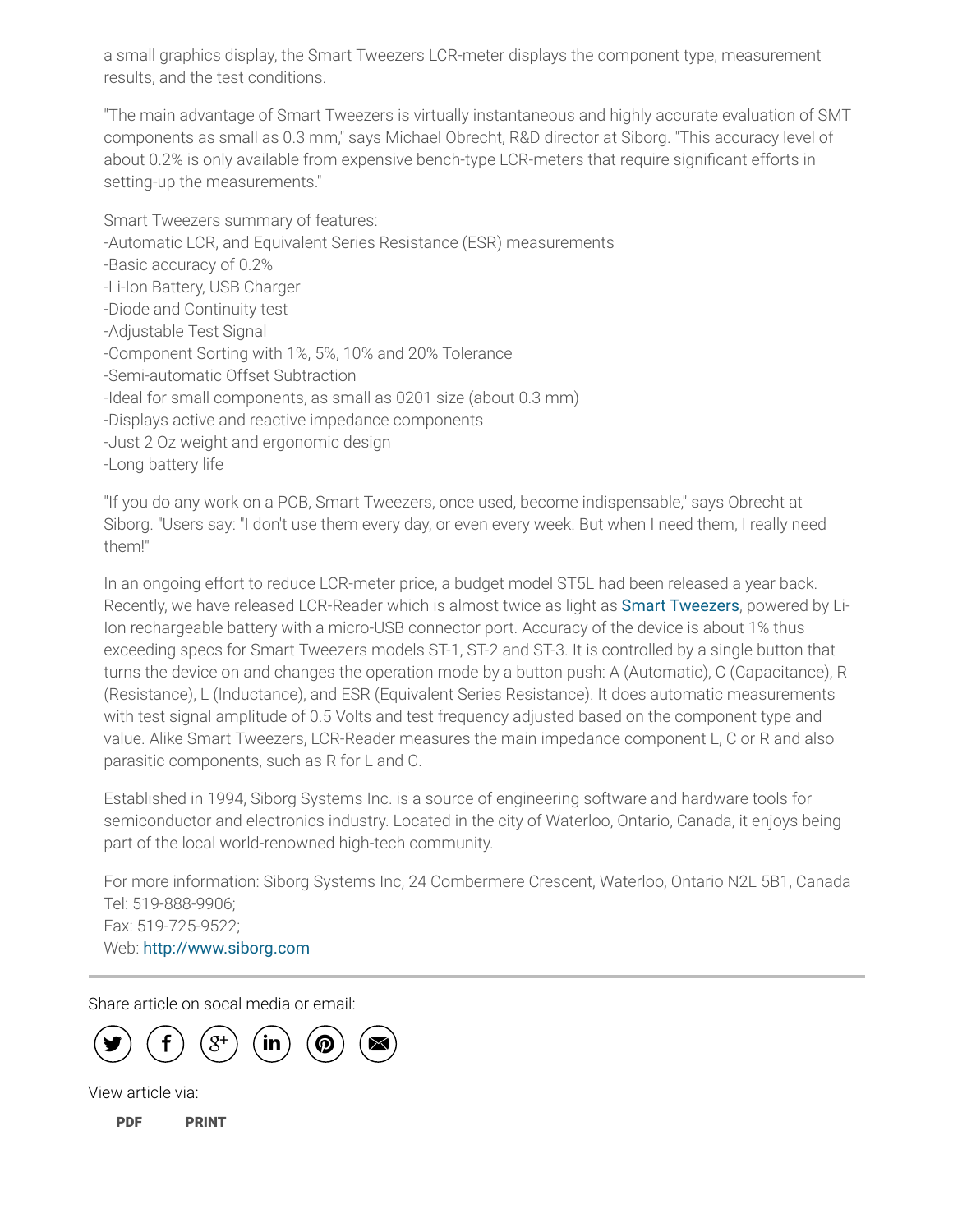

Smart Tweezers LCR-meter simplifies PCB debugging

## Contact Author



VISIT [WEBSITE](http://www.prweb.net/Redirect.aspx?id=aHR0cDovL3d3dy5sY3ItcmVhZGVyLmNvbQ==)

## Media



LCR-Reader Akin to Smart Tweezers LCR-meter [Consumer's](http://ww1.prweb.com/prfiles/2013/11/27/11370458/lcr-meter-ad.jpg) Choice LCR-meter